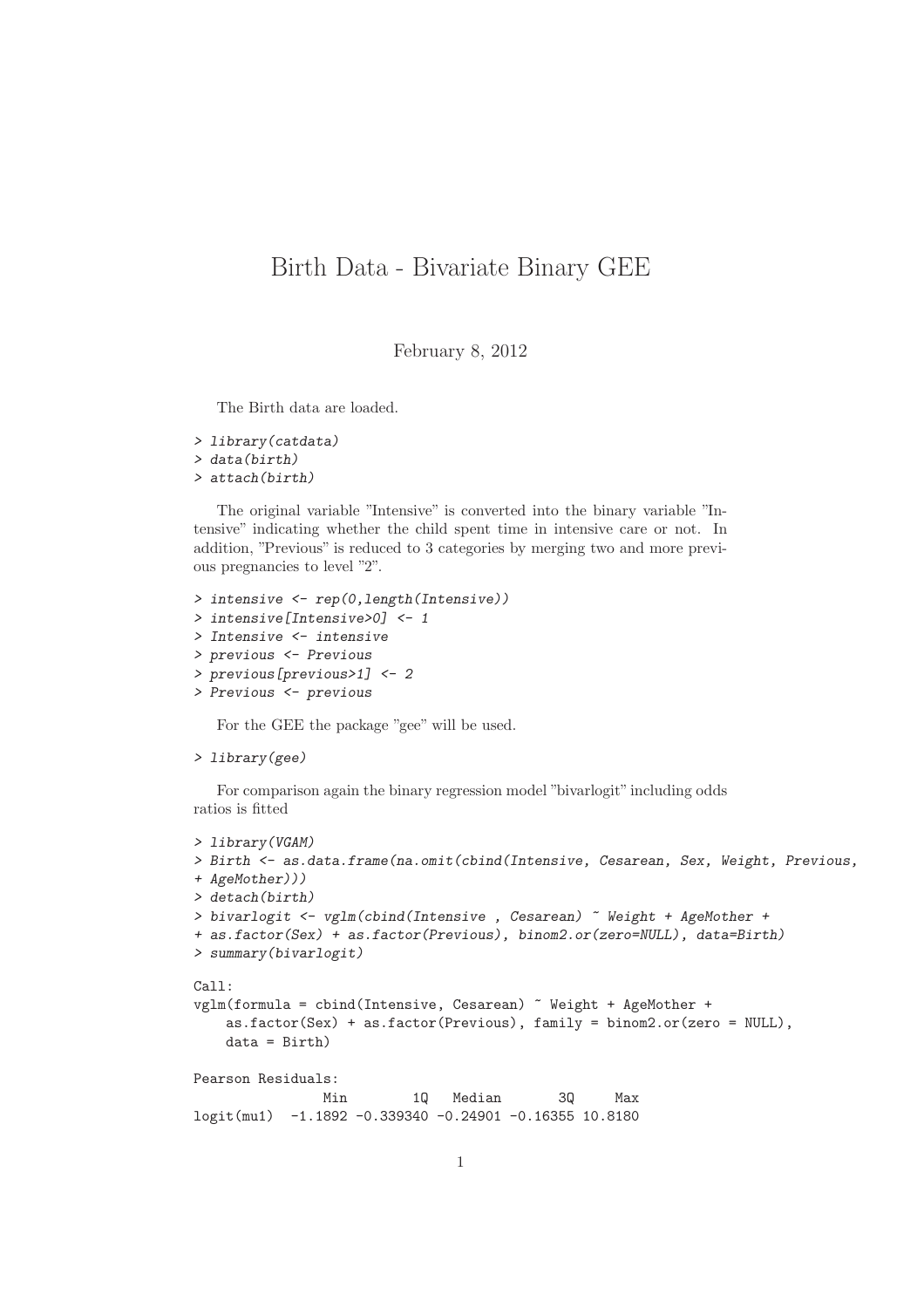logit(mu2) -1.3821 -0.523377 -0.41772 -0.24756 5.9127 log(oratio) -4.1883 0.032603 0.10362 0.16753 47.6346

Coefficients:

|                                                        |                                       | Value Std. Error              | t value |
|--------------------------------------------------------|---------------------------------------|-------------------------------|---------|
| (Intercept): 1                                         |                                       | 3.65190637 1.03698818 3.52165 |         |
| (Intercept):2                                          | $-1.05842667$ 0.80533323 $-1.31427$   |                               |         |
| (Intercept):3                                          |                                       | 6.10129618 2.84800650         | 2.14230 |
| Weight:1                                               | $-0.0019043300.00021486 - 8.86333$    |                               |         |
| Weight:2                                               | $-0.0006910000.00015499 -4.45840$     |                               |         |
| Weight:3                                               | $-0.000516230.00056926 -0.90684$      |                               |         |
| AgeMother: 1                                           |                                       | 0.01181496 0.02899159         | 0.40753 |
| AgeMother: 2                                           |                                       | 0.07957626 0.02311412 3.44275 |         |
| AgeMother: 3                                           | $-0.171654370.07601584 -2.25814$      |                               |         |
| as.factor(Sex)2:1                                      | $-0.16504791$ 0.24784891 $-0.66592$   |                               |         |
| as.factor(Sex)2:2                                      | $-0.26093035$ 0.19017341 $-1.37207$   |                               |         |
| as.factor(Sex)2:3                                      |                                       | 0.28693097 0.59900858         | 0.47901 |
| as.factor(Previous)1:1                                 | $-0.61120129$ $0.37696127$ $-1.62139$ |                               |         |
| as.factor(Previous)1:2                                 | $-0.59240779$ 0.25570077 $-2.31680$   |                               |         |
| as.factor(Previous)1:3                                 |                                       | 1.39860448 0.90585414         | 1.54396 |
| as.factor(Previous)2:1                                 |                                       | 0.51357284 0.49384286         | 1.03995 |
| as.factor(Previous)2:2 -2.22655737 0.78057966 -2.85244 |                                       |                               |         |
| as.factor(Previous)2:3                                 |                                       | 4.12731711 2.15090281         | 1.91888 |
|                                                        |                                       |                               |         |

Number of linear predictors: 3

Names of linear predictors: logit(mu1), logit(mu2), log(oratio)

Dispersion Parameter for binom2.or family: 1

Residual Deviance: 1165.207 on 2304 degrees of freedom

Log-likelihood: -582.6033 on 2304 degrees of freedom

Number of Iterations: 8

To fit the bivariate GEE the covariates have to be created separately for both response variables.

```
> n <- dim(Birth)[1]
> ID <- rep(1:n,2)
> InterceptInt <- InterceptCes <- rep(1, 2*n)
> InterceptInt[(n+1):(2*n)] <- InterceptCes[1:n] <- 0
> AgeMotherInt <- AgeMotherCes <- rep(Birth$AgeMother,2)
> AgeMotherInt[(n+1):(2*n)] <- AgeMotherCes[1:n] <- 0
> SexInt <- SexCes <- rep(Birth$Sex,2)
> SexInt[SexInt==1] <- SexCes[SexCes==1] <- 0
> SexInt[SexInt==2] <- SexCes[SexCes==2] <- 1
> SexInt[(n+1):(2*n)] <- SexCes[1:n] <- 0
> PrevBase <- rep(Birth$Previous,2)
```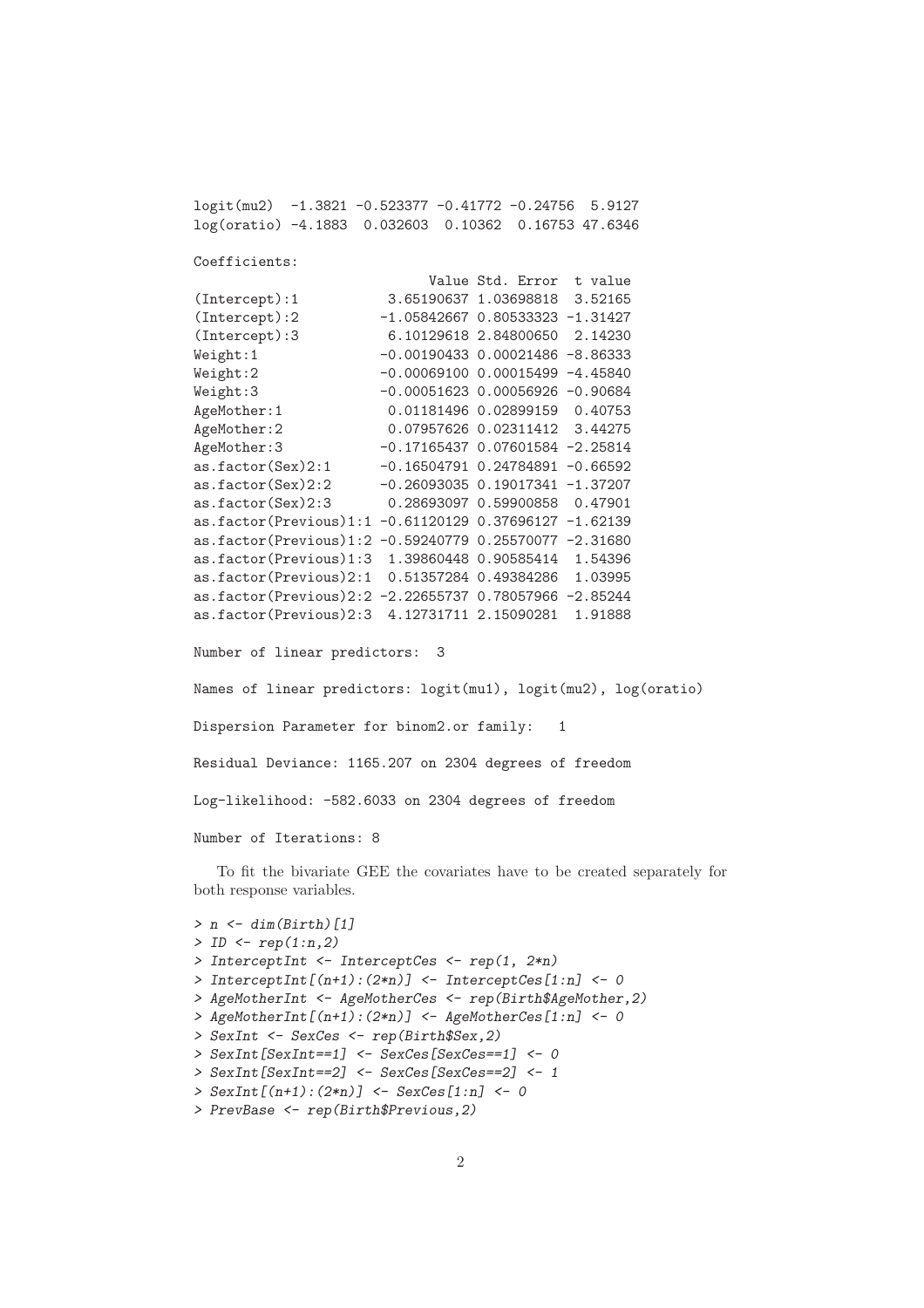```
> PreviousInt1 <- PreviousCes1 <- PreviousInt2 <- PreviousCes2 <- rep(0, 2*n)
> PreviousInt1[PrevBase==1] <- PreviousCes1[PrevBase==1] <- 1
> PreviousInt2[PrevBase>=2] <- PreviousCes2[PrevBase>=2] <- 1
> PreviousInt1[(n+1):(2*n)] <- PreviousInt2[(n+1):(2*n)] <- PreviousCes1[1:n] <-
   + PreviousCes2[1:n] <- 0
> WeightInt <- WeightCes <- rep(Birth$Weight,2)
> WeightInt[(n+1):(2*n)] <- WeightCes[1:n] <- 0
```
The created covariates are collected in the data set "GeeDat" that will be used for the GEE.

```
> GeeDat <- as.data.frame(cbind(ID, InterceptInt, InterceptCes, SexInt , SexCes ,
+ WeightInt , WeightCes , PreviousInt1 , PreviousInt2, PreviousCes1,
+ PreviousCes2, AgeMotherInt , AgeMotherCes, Response=
+ c(Birth$Intensive, Birth$Cesarean)))
  Finally the GEE is fitted.
> gee1 <- gee (Response ~ -1 + InterceptInt + InterceptCes + WeightInt + WeightCes
              + + AgeMotherInt + AgeMotherCes + SexInt + SexCes +
+ PreviousInt1 + PreviousCes1 + PreviousInt2 + PreviousCes2,
+ family=binomial(link=logit), id=ID, data=GeeDat)
 InterceptInt InterceptCes WeightInt WeightCes AgeMotherInt
 4.1611826653 -0.9929137831 -0.0020290732 -0.0007054943 0.0070738838
 AgeMotherCes SexInt SexCes PreviousInt1 PreviousCes1
 0.0798125019 -0.2088611472 -0.3090803092 -0.4575262451 -0.5952351867
 PreviousInt2 PreviousCes2
 0.6364197683 -2.1368749421
> summary(gee1)
 GEE: GENERALIZED LINEAR MODELS FOR DEPENDENT DATA
 gee S-function, version 4.13 modified 98/01/27 (1998)
Model:
Link: Logit
 Variance to Mean Relation: Binomial
 Correlation Structure: Independent
Call:
gee(formula = Response -1 + InterceptInt + InterceptCes + WeightInt +
   WeightCes + AgeMotherInt + AgeMotherCes + SexInt + SexCes +
   PreviousInt1 + PreviousCes1 + PreviousInt2 + PreviousCes2,
   id = ID, data = GeeDat, family = binomial(link = logit))
Summary of Residuals:
       Min 1Q Median 3Q Max
-0.61166617 -0.18131300 -0.09247164 -0.03057809 0.99309207
```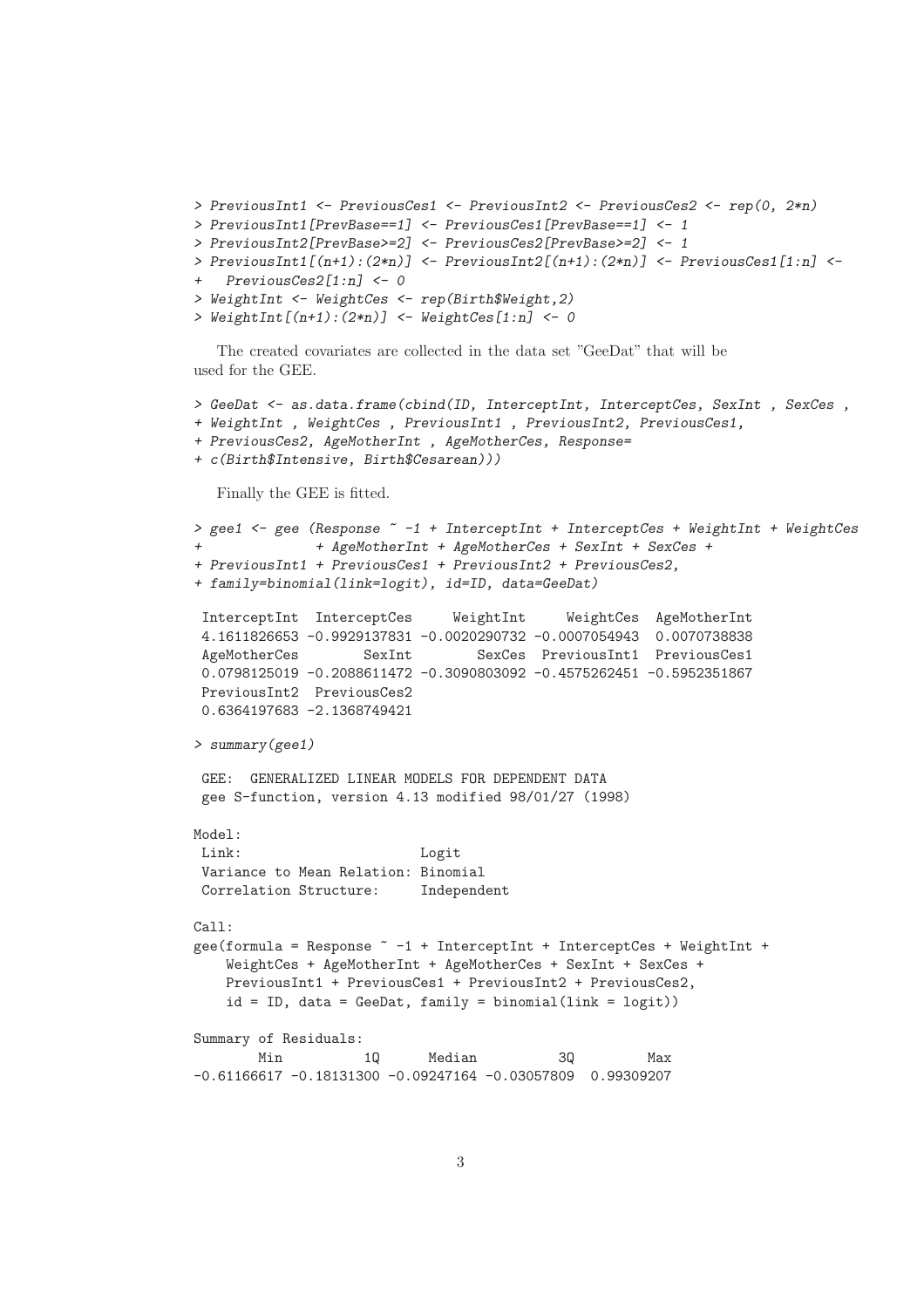Coefficients:

```
Estimate Naive S.E. Naive z Robust S.E. Robust z
InterceptInt 4.1611827620 1.1893516631 3.4986984 1.0980489941 3.7896148
InterceptCes -0.9929137832 0.8948093120 -1.1096373 0.9048002144 -1.0973846
WeightInt -0.0020290733 0.0002485633 -8.1632059 0.0002434651 -8.3341443
WeightCes -0.0007054943 0.0001722637 -4.0954324 0.0001755088 -4.0197100
AgeMotherInt 0.0070738835 0.0327707303 0.2158598 0.0302942401 0.2335059
AgeMotherCes 0.0798125019 0.0257718465 3.0968872 0.0240419660 3.3197161
SexInt -0.2088611520 0.2779137670 -0.7515322 0.2477987089 -0.8428662
SexCes -0.3090803092 0.2113448480 -1.4624454 0.1886648873 -1.6382503
PreviousInt1 -0.4575262960 0.4116192918 -1.1115278 0.3607913058 -1.2681190
PreviousCes1 -0.5952351867 0.2837726547 -2.0975777 0.2645692797 -2.2498273
PreviousInt2 0.6364197771 0.5441641497 1.1695364 0.5891295223 1.0802714
PreviousCes2 -2.1368749910 0.8293275925 -2.5766356 0.7959708139 -2.6846148
Estimated Scale Parameter: 1.216606
Number of Iterations: 1
```

```
Working Correlation
   [,1] [,2]
[1,] 1 0[2,] 0 0
```
Here the respective coefficients from the bivariate regression model and from the GEE can be compared.

```
(Intercept):1 (Intercept):2
    3.651906 -1.058427
> coefficients(gee1)[1:2]
InterceptInt InterceptCes
  4.1611828 -0.9929138
> coefficients(bivarlogit)[4:5]
    Weight:1 Weight:2
-0.0019043334 -0.0006910031
> coefficients(gee1)[3:4]
   WeightInt WeightCes
-0.0020290733 -0.0007054943
> coefficients(bivarlogit)[7:8]
AgeMother:1 AgeMother:2
0.01181496 0.07957626
> coefficients(gee1)[5:6]
```
*> coefficients(bivarlogit)[1:2]*